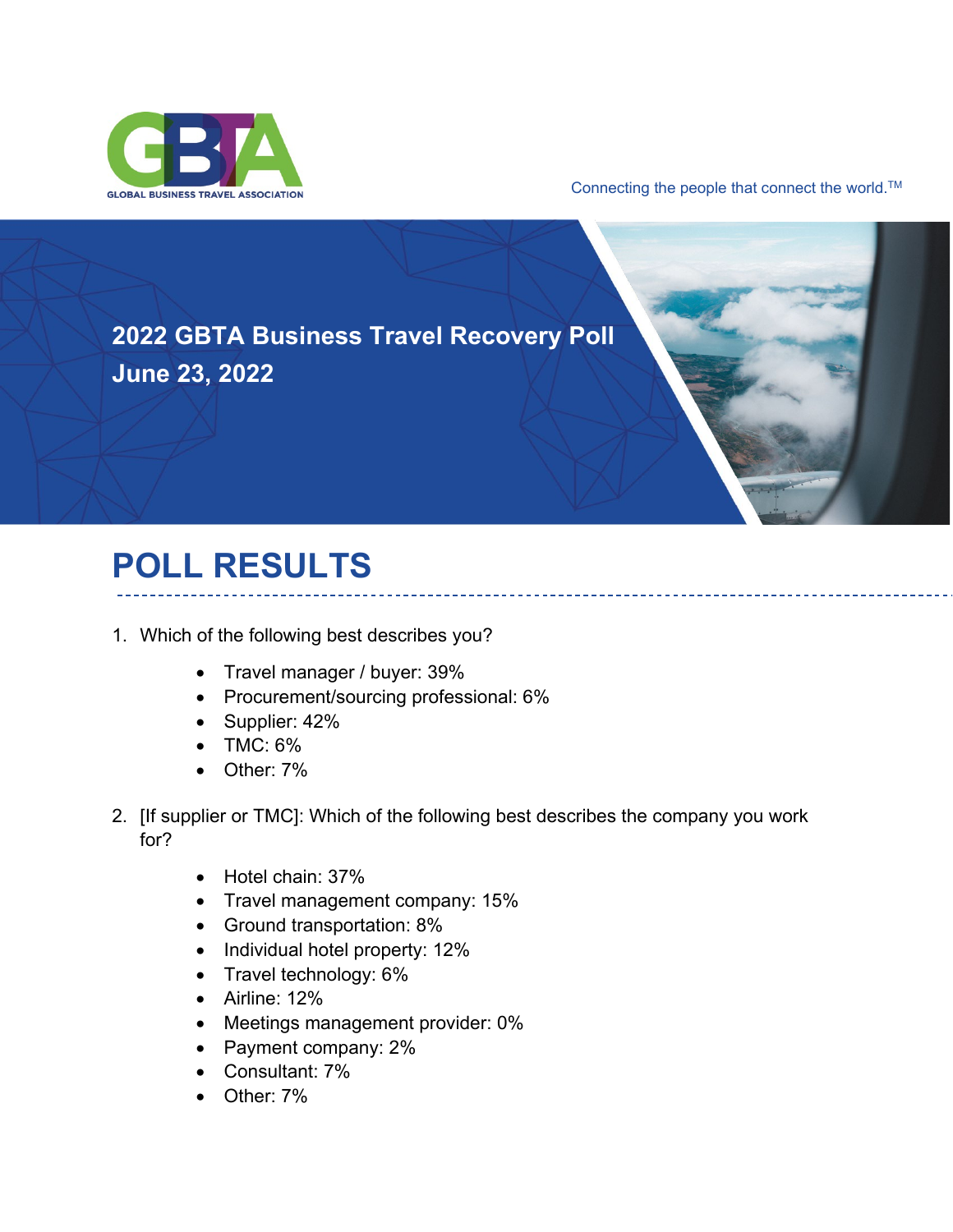- 3. [DISPLAY IF Q2 = BUYER] Which of the following industries best describes your organization?
	- a. Accommodation and Food Services: 1%
	- b. Arts, Entertainment, and Recreation: 3%
	- d. Construction: 3%
	- e. Consulting: 5%
	- f. Educational Services: 1%
	- g. Engineering: 3%
	- h. Finance and Insurance: 12%
	- i. Health Care, Pharmaceuticals and Social Assistance: 9%
	- j. Manufacturing: 13%
	- k. Media, Information, and Communications: 2%
	- l. Mining, Oil and Gas Extraction and Utilities: 7%
	- m. Non-profit, Association and Foundation: 8%
	- n. Professional, Scientific and Technical: 3%
	- o. Public Administration: 0%
	- p. Retail / Wholesale Trade: 3%
	- q. Software/Technology: 12%
	- r. Telecommunications: 1%
	- s. Transportation and Warehousing: 1%
	- t. Travel and Meetings Management: 3%
	- u. Other (please specify): 10%
	- 4. Which of the following best describes your company's current position on employees traveling for business?

|                                                 | Not allowed | Rarely<br>allowed | <b>Sometimes</b><br>allowed | <b>Usually</b><br>allowed |
|-------------------------------------------------|-------------|-------------------|-----------------------------|---------------------------|
| <b>Non-essential domestic</b><br>business trips | 4%          | 7%                | 19%                         | 70%                       |
| Non-essential international<br>business trips   | 9%          | 12%               | 28%                         | 50%                       |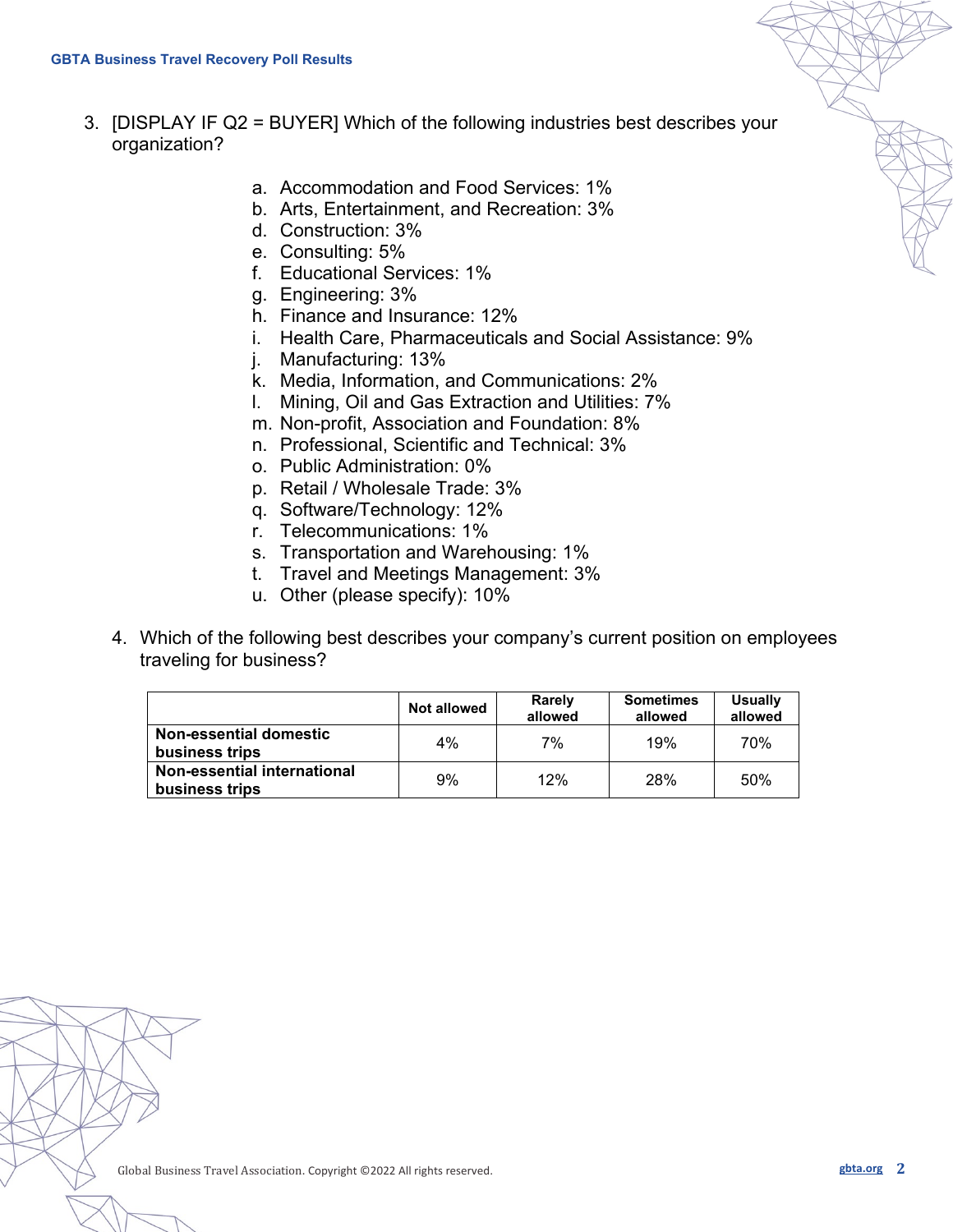5. What impact have the following current affairs had on the travel program at your company?

|                                                | <b>Significant</b><br>impact | A minor impact | No impact | Not sure |
|------------------------------------------------|------------------------------|----------------|-----------|----------|
| <b>Staffing shortages</b>                      | 41%                          | 29%            | 23%       | 7%       |
| <b>Government policies and</b><br>restrictions | 39%                          | 37%            | 16%       | 8%       |
| <b>Covid infection rates and</b><br>variants   | 38%                          | 41%            | 15%       | 6%       |
| <b>Inflation</b>                               | 32%                          | 39%            | 20%       | 9%       |
| Oil prices                                     | 30%                          | 35%            | 26%       | 9%       |
| <b>Supply chain bottlenecks</b>                | 29%                          | 35%            | 25%       | 11%      |
| Strength of<br>economy/risk of<br>recession    | 27%                          | 38%            | 26%       | 9%       |
| <b>Increased wage</b><br>demands               | 20%                          | 29%            | 34%       | 16%      |
| <b>Sustainability</b>                          | 17%                          | 37%            | 38%       | 8%       |
| <b>Crisis in Ukraine</b>                       | 15%                          | 42%            | 34%       | 9%       |

6. You mentioned some current affairs have impacted the return to non-essential business travel at your company. How would you generally characterize the impact on the return to non-essential business travel at your company?

|                                                | <b>Halting some</b><br>business travel<br>entirely | <b>Stricter</b><br>approval<br>process<br>requirements | Company<br>reviewing<br>travel<br>policies | Not sure |
|------------------------------------------------|----------------------------------------------------|--------------------------------------------------------|--------------------------------------------|----------|
| <b>Crisis in Ukraine</b>                       | 35%                                                | 21%                                                    | 16%                                        | 28%      |
| Covid infection rates and<br>variants          | 29%                                                | 31%                                                    | 27%                                        | 13%      |
| <b>Government policies and</b><br>restrictions | 26%                                                | 28%                                                    | 31%                                        | 16%      |
| <b>Staffing shortages</b>                      | 24%                                                | 18%                                                    | 24%                                        | 35%      |
| Strength of economy/risk of<br>recession       | 21%                                                | 26%                                                    | 27%                                        | 27%      |
| <b>Supply chain bottlenecks</b>                | 19%                                                | 18%                                                    | 24%                                        | 39%      |
| <b>Inflation</b>                               | 16%                                                | 31%                                                    | 32%                                        | 21%      |
| Oil prices                                     | 15%                                                | 25%                                                    | 32%                                        | 28%      |
| Increased wage demands                         | 12%                                                | 19%                                                    | 29%                                        | 40%      |
| Sustainability                                 | 4%                                                 | 14%                                                    | 56%                                        | 26%      |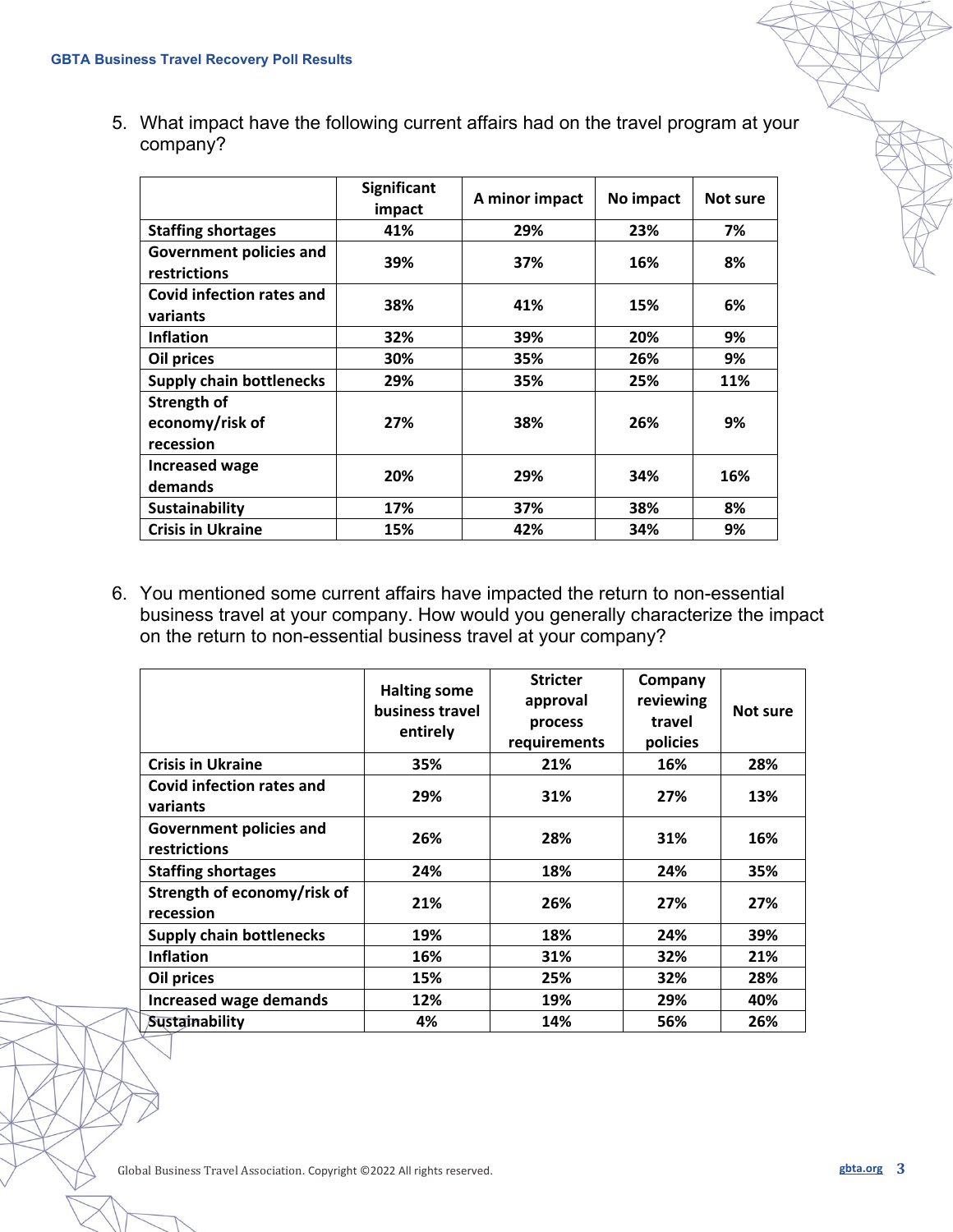- 7. To what extent have business travel policies evolved or changed at your company due to the pandemic?
	- Fewer business trips overall: 39%
	- Employees take fewer business trips, but there are more objectives and goals assigned to each trip completed: 37%
	- More trip approval requirements: 24%
	- A company re-evaluation of how employees will travel for business (ex: safety
	- considerations, types of transport, sustainable hotel stays, etc.): 23%
	- A company re-evaluation of why/who travels for business (ex: return to base travel, internal meetings, etc.): 22%
	- There has been no change: 20%
	- An overall company reevaluation of what it defines as "business travel": 12%
	- Other: 5%
- 8. [DISPLAY IF Q1=UK] To what extent have passport renewal delays and new visa requirements for UK citizens to enter some countries impacted business travel for employees at your company?
	- Significant impact: 7%
	- Moderate impact: 10%
	- Minor impact: 23%
	- No impact at all: 57%
	- Other: 3%
- 9. [DISPLAY IF Q1=US] In the past 12 months, has your company had to pay for a traveler's extended stay somewhere outside the United States because they caught COVID-19 while on a business trip?
	- Yes: 24%
	- No: 43%
	- Don't know: 34%

What was the approximate cost your company had to pay to extend the employee's stay due to COVID-19? Your best estimate is fine.

• Mean (average): \$5,300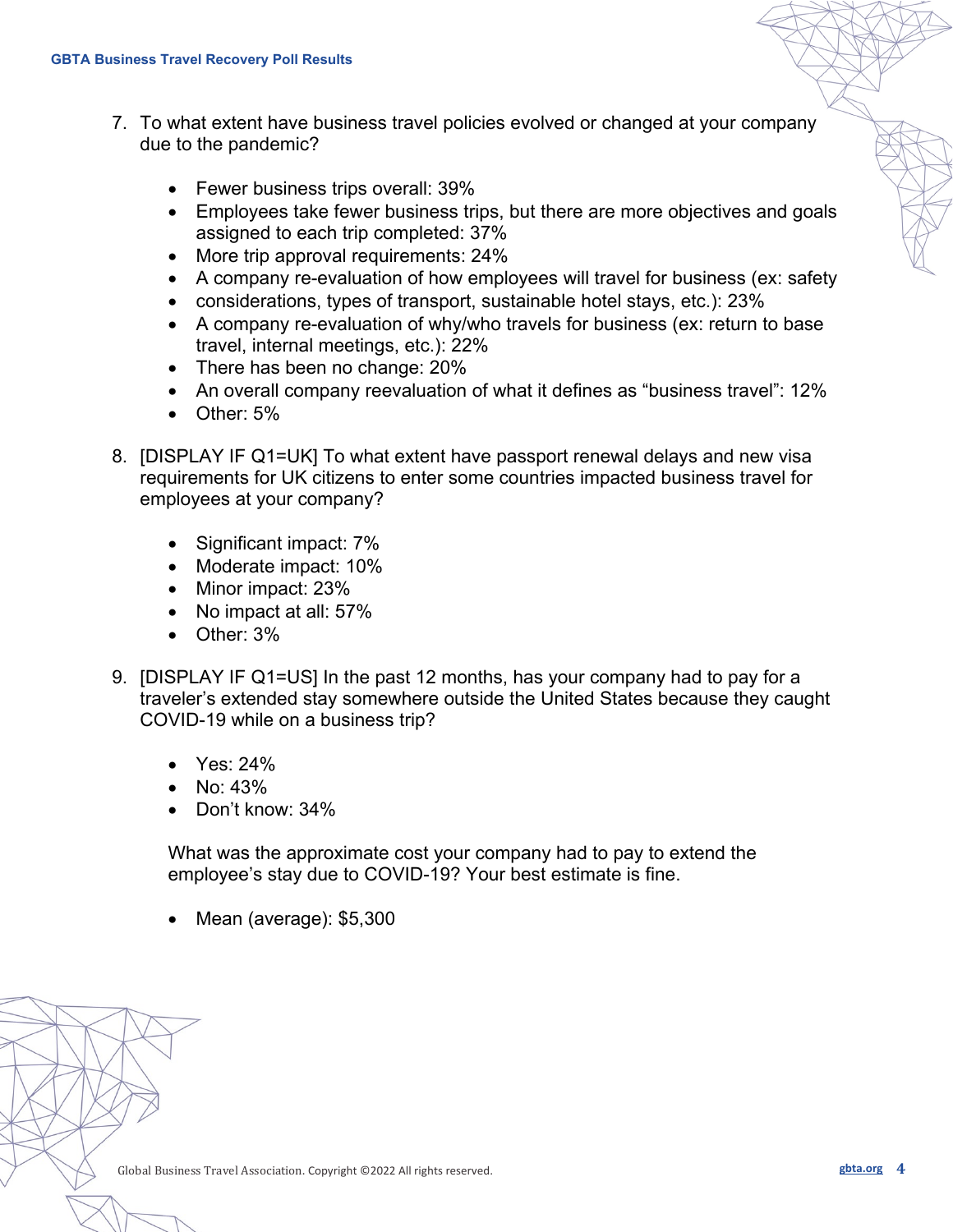10.Thinking about business travel at your company in 2022, approximately what percent of your company's travel spend will likely be allocated for each of these purposes?

| <b>Event Type</b>                                                                             | 2022 |
|-----------------------------------------------------------------------------------------------|------|
| Sales/account management meetings with current or prospective<br>customers                    | 31%  |
| Conferences, trade shows, and industry events                                                 | 21%  |
| Internal company meetings with colleagues                                                     | 17%  |
| Service trips (such as repairs, training or equipment installation) with<br>current customers | 10%  |
| Employee training and development                                                             | 10%  |
| Supplier meetings                                                                             | 9%   |
| Other                                                                                         | 3%   |
| Total                                                                                         | 100% |

- 11. Are travelers at your company allowed to attend conventions and conferences in the second half of 2022?
	- Yes: 98%
	- No: 2%
- 12. How concerned are employees at your company about COVID-19 and returning to business travel?
	- Very concerned: 5%
	- Somewhat concerned: 41%
	- Neither concerned nor unconcerned: 26%
	- Not concerned: 19%
	- Not concerned at all: 9%
- 13. How concerned are employees at your company about returning to the office?
	- Very concerned: 5%
	- Somewhat concerned: 32%
	- Neither concerned nor unconcerned: 25%
	- Not concerned: 25%
	- Not concerned at all: 12%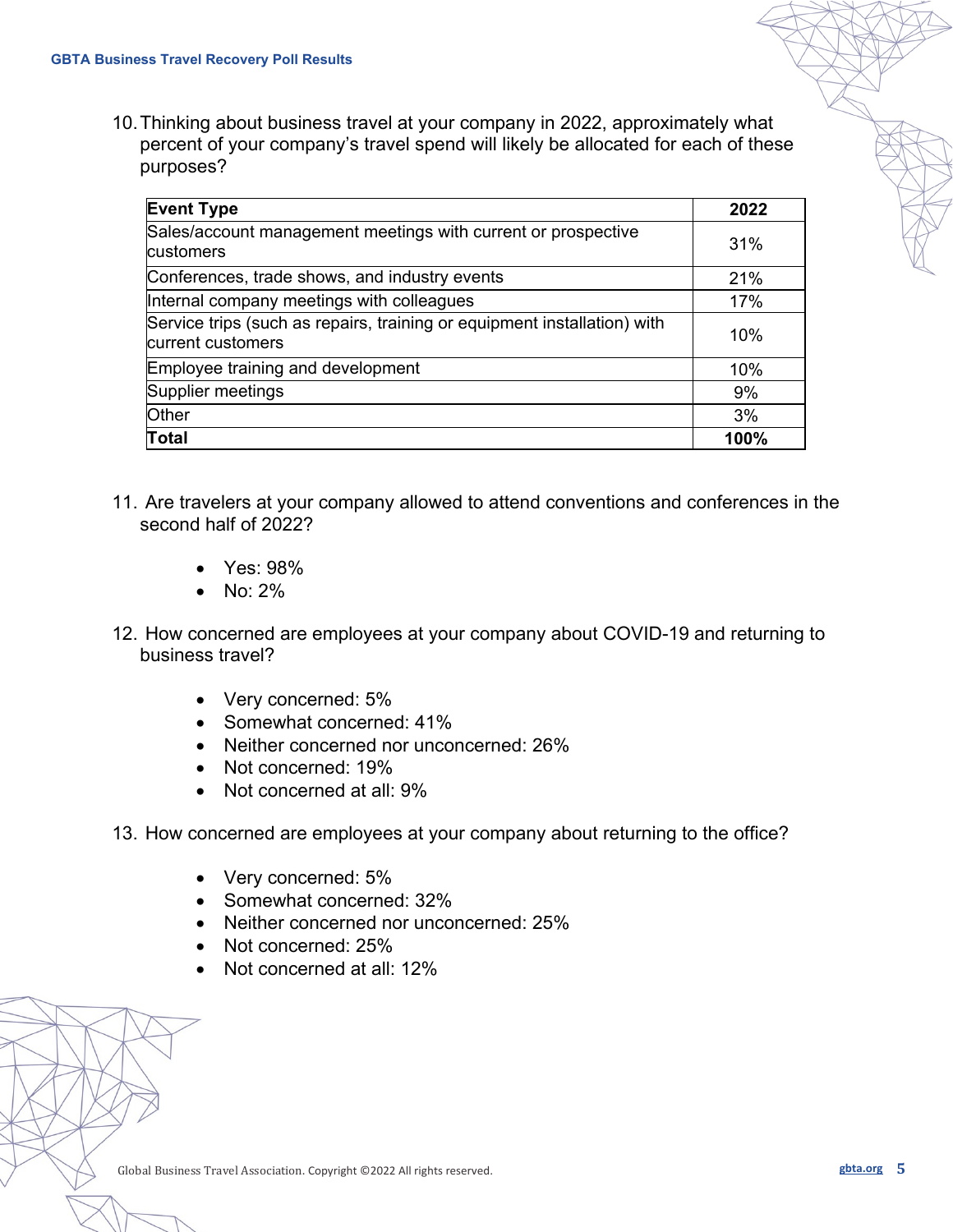- 14. Thinking about your company's workforce, approximately what percentage have jobs that require them to travel for business on a regular basis? Examples include engineers who are required to travel to construction sites, or regional sales managers who are required to meet with clients in other cities. In some cases, these requirements are listed in job descriptions when prospective employees apply.
	- Less than 20% of employees: 31%
	- 20% to less than 50% of employees: 36%
	- 50% or more: 23%
	- Don't know: 9%
	- The mean (average) is approximately 33% of employees whose jobs require business travel.
- 15.Even as business travel resumes, there remains some risk from COVID-19. Thinking about your travel program, does it have a process whereby employees—such as those who are uncomfortable or have pre-existing conditions-- can request to opt-out of business trips that they would otherwise be required to take for their jobs?
	- Yes: 65%
	- $\bullet$  No: 14%
	- Not sure: 21%
- 16.[DISPLAY IF Q15=YES] You mentioned your company has an opt-out process for business travel. Which of the following best describes your process?
	- Employees can opt out of any trip they are uncomfortable taking: 63%
	- We decide opt-out requests on a case-by-case basis: 31%
	- Employees can opt-out under certain circumstances that we have defined (i.e., they are a certain age or have specific conditions such as cancer or autoimmune disorders: 4%
	- Not sure: 2%
	- None of the above: 19%
- 17.[DISPLAY IF BUYER/PROCUREMENT] Thinking about your company's employees, please rate their willingness to travel for business in the current environment.
	- Very willing: 49%
	- Somewhat willing: 40%
	- Neither willing nor unwilling: 8%
	- Not willing: 1%
	- Not willing at all: 0%
	- Not sure: 3%

Global Business Travel Association. Copyright ©2022 All rights reserved. **6**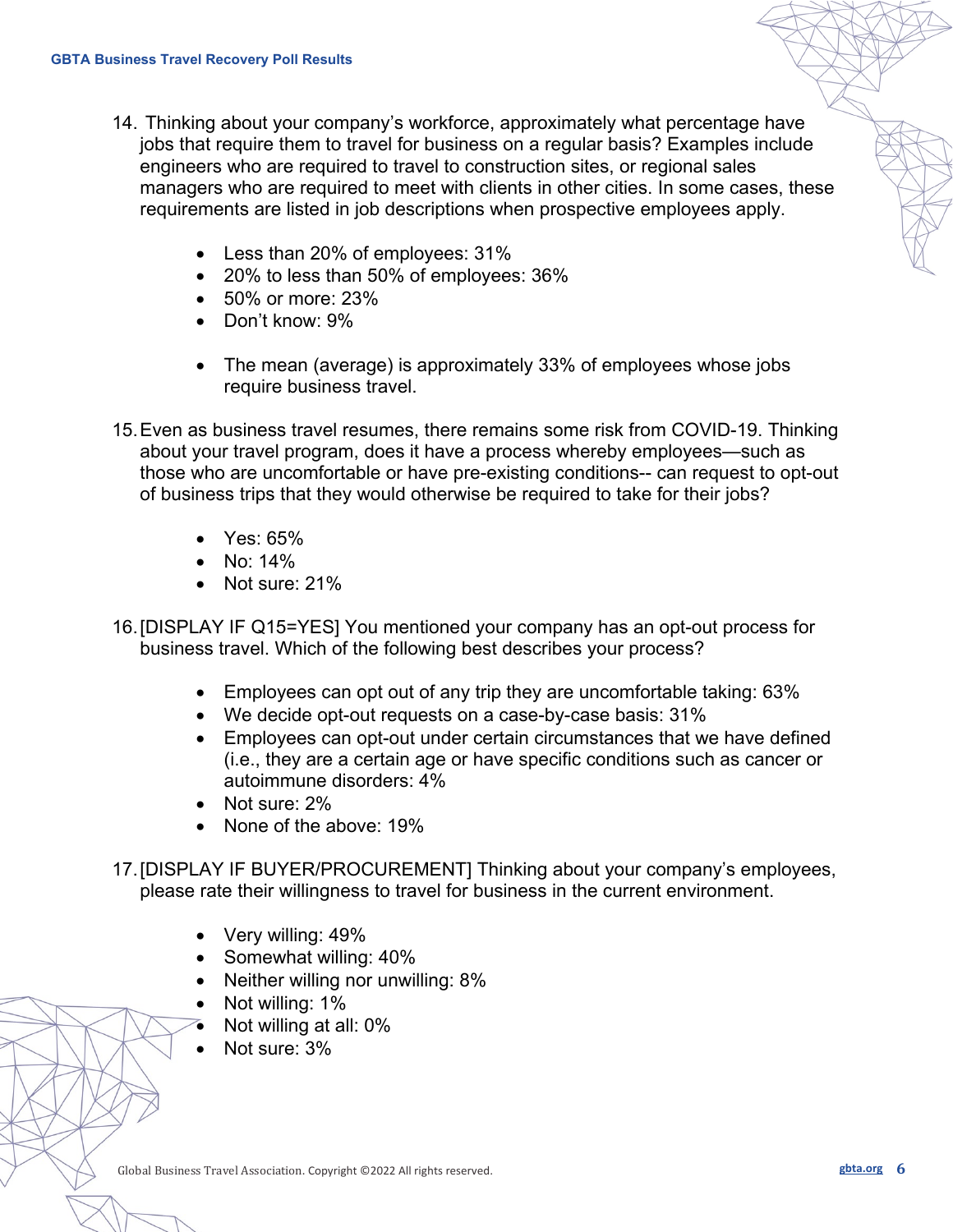- 18.Thinking about your company, how has the coronavirus impacted business travel to…? **[MATRIX: WE HAVE CANCELED OR SUSPENDED ALL TRIPS, WE HAVE CANCELED OR SUSPENDED MOST TRIPS, WE HAVE CANCELED OR SUSPENDED SOME TRIPS, WE HAVE CANCELED OR SUSPENDED A FEW TRIPS, WE HAVE NOT CANCELED OR SUSPENDED ANY TRIPS]**
	- a. All international travel
	- b. All domestic travel
	- c. All travel, domestic and international

|                                                      | <b>Cancelled</b><br><b>All Trips</b> | Cancelled<br><b>Most Trips</b> | <b>Cancelled</b><br>Some<br><b>Trips</b> | <b>Cancelled</b><br>a Few<br><b>Trips</b> | <b>Cancelled</b><br><b>No Trips</b> |
|------------------------------------------------------|--------------------------------------|--------------------------------|------------------------------------------|-------------------------------------------|-------------------------------------|
| All<br><b>International</b>                          | 14%                                  | 24%                            | 25%                                      | 21%                                       | 16%                                 |
| <b>All Domestic</b><br><b>Travel</b>                 | 5%                                   | 12%                            | 20%                                      | 24%                                       | 39%                                 |
| <b>All Travel</b><br>(Domestic and<br>International) | 5%                                   | 12%                            | 30%                                      | 31%                                       | 21%                                 |

19.You mentioned your company has canceled or suspended most or all trips to the following regions or countries. Thinking about each region or country, which best describes your company's position?

| <b>Region/Country</b>         | <b>Plan to Resume</b><br><b>Travel in Near</b><br><b>Future</b><br>$(1-3$ months) | <b>Considering</b><br><b>Resuming</b><br><b>Travel in Near</b><br>future, but No<br><b>Definite Plans</b> | Do Not Plan to<br><b>Resume Travel</b><br>in Near Future | <b>Not Sure</b> |
|-------------------------------|-----------------------------------------------------------------------------------|-----------------------------------------------------------------------------------------------------------|----------------------------------------------------------|-----------------|
| All International<br>Travel   | 56%                                                                               | 31%                                                                                                       | 6%                                                       | 8%              |
| <b>All Domestic</b><br>Travel | 81%                                                                               | 11%                                                                                                       | $0\%$                                                    | 8%              |
| <b>All Travel</b>             | 76%                                                                               | 16%                                                                                                       | 0%                                                       | 8%              |

- 20.[DISPLAY IF SUPPLIER/TMC] How do you currently feel about the business travel industry's path to recovery?
	- Very optimistic: 24%
	- Optimistic: 64%
	- Neither optimistic nor pessimistic: 8%
	- Pessimistic: 3%
	- Very pessimistic: 1%